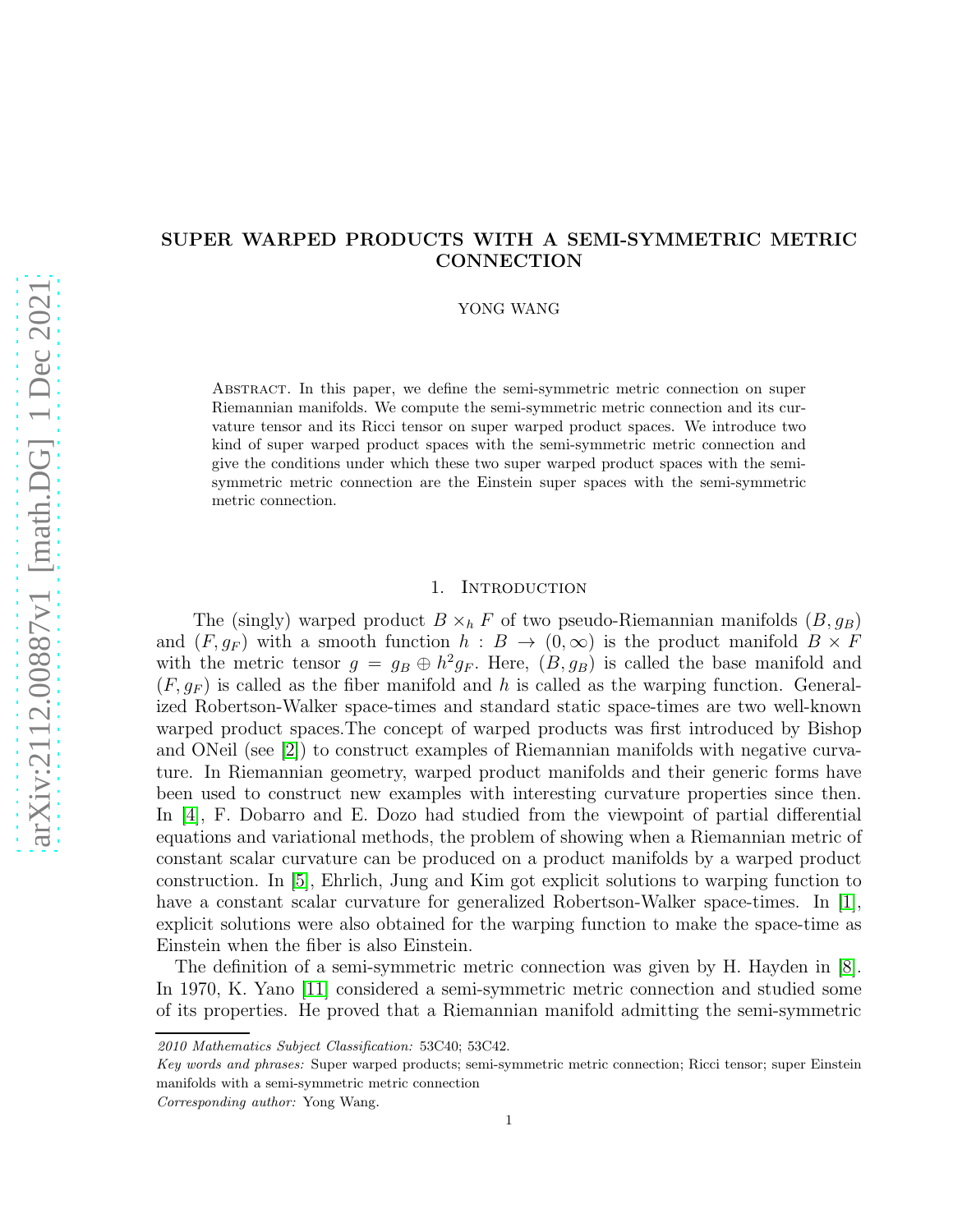metric connection has vanishing curvature tensor if and only if it is conformally flat. Moti-vated by the Yano' result, in [\[9\]](#page-14-2), Sular and Ozgur studied warped product manifolds with a semi-symmetric metric connection, they computed curvature of semi-symmetric metric connection and considered Einstein warped product manifolds with a semi-symmetric metric connection. In  $[10]$ , we extended the results of Sular and Ozgur to multiply twisted products with a semi-symmetric metric connection.

On the other hand, in [\[3\]](#page-13-4), the definition of super warped product spaces was given. In [\[6\]](#page-14-4), several new super warped product spaces were given and the authors also studied the Einstein equations with cosmological constant in these new super warped product spaces. Our motivation is to extend the results of Sular and Ozgur to super warped product spaces with a semi-symmetric metric connection.

In Section 2, we state some definitions of super manifolds and super Riemannian metrics. We also define the semi-symmetric metric connection on super Riemannian manifolds and prove that there is a unique semi-symmetric metric connection on super Riemannian manifolds which is metric and has the semi-symmetric torsion. In Section 3, we compute the semi-symmetric metric connection and its curvature tensor and its Ricci tensor on super warped product spaces. In Section 4, we introduce two kind of super warped product spaces with the semi-symmetric metric connection and give the conditions under which these two super warped product spaces with the semi-symmetric metric connection are the Einstein super spaces with the semi-symmetric metric connection.

## 2. A semi-symmetric metric connection on super Riemannian manifolds

Firstly we introduce some notations on Riemannian supergeometry.

**Definition 2.1.** A locally  $\mathbb{Z}_2$ -ringed space is a pair  $S := (|S|, \mathcal{O}_S)$  where  $|S|$  is a secondcountable Hausdorff space, and a  $\mathcal{O}_S$  is a sheaf of  $\mathbb{Z}_2$ -graded  $\mathbb{Z}_2$ -commutative associative unital R-algebras, such that the stalks  $\mathcal{O}_{S,p}$ ,  $p \in |S|$  are local rings.

In this context,  $\mathbb{Z}_2$ -commutative means that any two sections  $s, t \in \mathcal{O}_S(|U|)$ ,  $|U| \subset$ |S| open, of homogeneous degree  $|s| \in \mathbb{Z}_2$  and  $|t| \in \mathbb{Z}_2$  commute up to the sign rule  $st = (-1)^{|s||t|} \text{ts.}$   $\mathbb{Z}_2$ -ring space  $U^{m|n} := (U, C_{U^m}^{\infty} \otimes \wedge \mathbb{R}^n)$ , is called standard superdomain where  $C_{U^m}^{\infty}$  is the sheaf of smooth functions on U and  $\wedge \mathbb{R}^n$  is the exterior algebra of  $\mathbb{R}^n$ . We can employ (natural) coordinates  $x^I := (x^a, \xi^A)$  on any  $\mathbb{Z}_2$ -domain, where  $x^a$  form a coordinate system on U and the  $\xi^A$  are formal coordinates.

**Definition 2.2.** A supermanifold of dimension  $m|n$  is a super ringed space  $M = (|M|, O_M)$ that is locally isomorphic to  $\mathbb{R}^{m|n}$  and  $|M|$  is a second countable and Hausdorff topological space.

The tangent sheaf  $\mathcal{T}M$  of a  $\mathbb{Z}_2$ -manifold M is defined as the sheaf of derivations of sections of the structure sheaf, i.e.,  $TM(|U|) := Der(\mathcal{O}_M(|U|))$ , for arbitrary open set  $|U| \subset |M|$ . Naturally, this is a sheaf of locally free  $\mathcal{O}_M$ -modules. Global sections of the tangent sheaf are referred to as *vector fields*. We denote the  $\mathcal{O}_M(|M|)$ -module of vector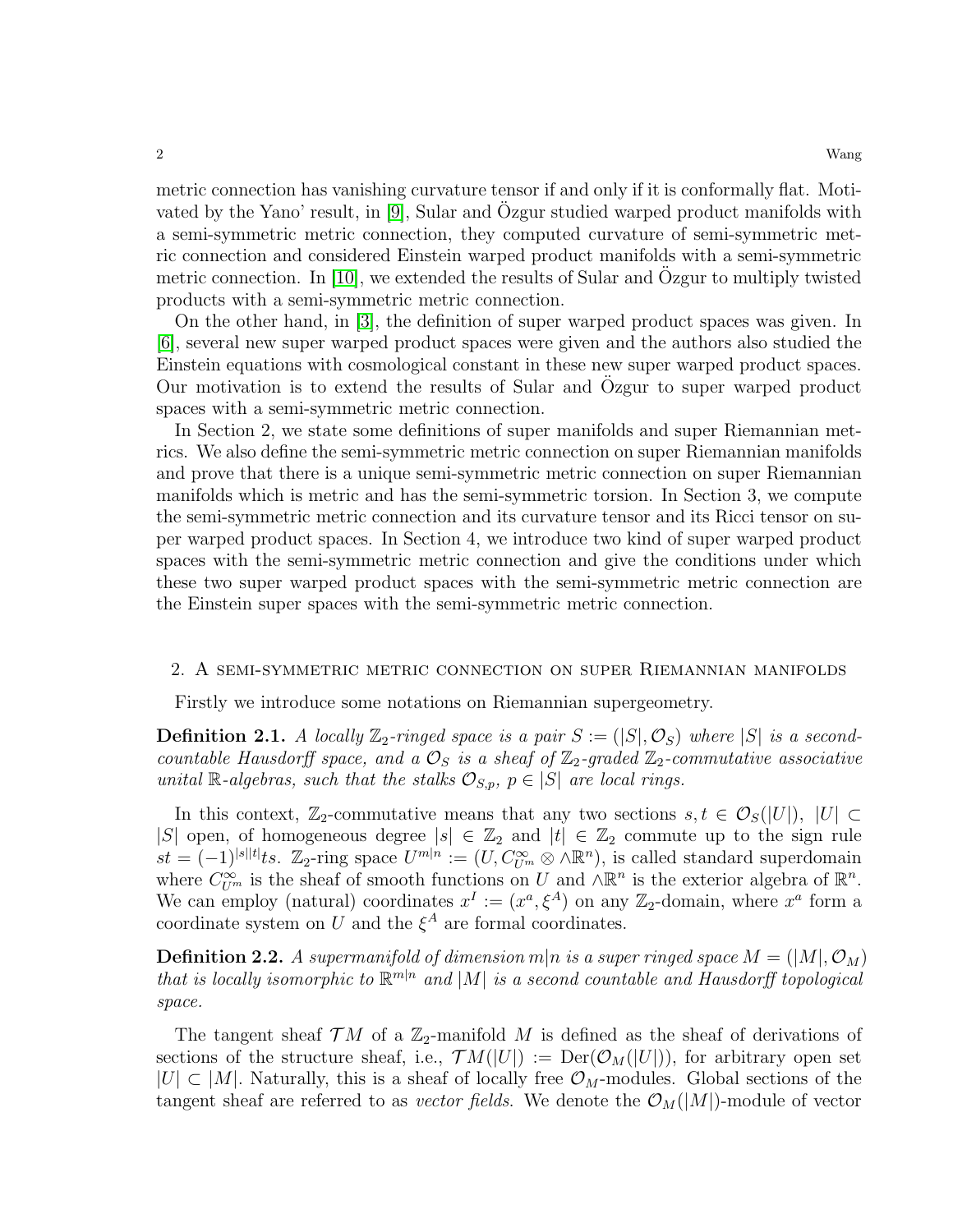fields as  $Vect(M)$ . The dual of the tangent sheaf is the *cotangent sheaf*, which we denote as  $\mathcal{T}^*M$ . This is also a sheaf of locally free  $\mathcal{O}_M$ -modules. Global section of the cotangent sheaf we will refer to as *one-forms* and we denote the  $\mathcal{O}_M(|M|)$ -module of one-forms as  $\Omega^1(M).$ 

**Definition 2.3.** A Riemannian metric on a  $\mathbb{Z}_2$ -manifold M is a  $\mathbb{Z}_2$ -homogeneous,  $\mathbb{Z}_2$ symmetric, non-degenerate,  $\mathcal{O}_M$ -linear morphisms of sheaves  $\langle -, -\rangle_g$ :  $\mathcal{T} M \otimes \mathcal{T} M \to$  $\mathcal{O}_M$ . A  $\mathbb{Z}_2$ -manifold equipped with a Riemannian metric is referred to as a Riemannian  $\mathbb{Z}_2$ -manifold.

We will insist that the Riemannian metric is homogeneous with respect to the  $\mathbb{Z}_2$ degree, and we will denote the degree of the metric as  $|g| \in \mathbb{Z}_2$ . Explicitly, a Riemannian metric has the following properties:

 $(1) |\langle X, Y \rangle_g| = |X| + |Y| + |g|,$  $(2)\langle X, Y\rangle_g = (-1)^{|X||Y|} \langle Y, X\rangle_g,$ (3) If  $\langle X, Y \rangle_g = 0$  for all  $Y \in Vect(M)$ , then  $X = 0$ , (4)  $\langle fX + Y, Z \rangle_g = f \langle X, Z \rangle_g + \langle Y, Z \rangle_g,$ for arbitrary (homogeneous)  $X, Y, Z \in \text{Vect}(M)$  and  $f \in C^{\infty}(M)$ . We will say that a Riemannian metric is even if and only if it has degree zero. Similarly, we will say that a Riemannian metric is odd if and only if it has degree one. Any Riemannian metric we consider will be either even or odd as we will only be considering homogeneous metrics.

Now we recall the definition of the warped product of Riemannian  $\mathbb{Z}_2$ -manifolds. For details, see the section 2.3 in [\[3\]](#page-13-4). Let  $M_1 \times M_2$  be the product of two  $\mathbb{Z}_2$ -manifolds  $M_1$ and  $M_2$ . Let  $(M_i, g_i)(i = 1, 2)$  be Riemannian  $\mathbb{Z}_2$ -manifolds whose Riemannian metric are of the same  $\mathbb{Z}_2$ -degree. Let  $\mu \in C^{\infty}(M_1)$  be a degree 0 invertible global functions that is strictly positive, i.e.  $\varepsilon_{M_1}(\mu)$  a strictly positive function on  $|M_1|$  where  $\varepsilon$  is simply "throwing away" the formal coordinates. Then the warped product is defined as

$$
M_1 \times_{\mu} M_2 := (M_1 \times M_2, g := \pi_1^* g_1 + (\pi_1^* \mu) \pi_2^* g_2),
$$

where  $\pi_i : M_1 \times M_2 \to M_i$   $(i = 1, 2)$  is the projection. By Proposition 4 in [\[3\]](#page-13-4), the warped product  $M_1 \times_{\mu} M_2$  is a Riemannian  $\mathbb{Z}_2$ -manifold.

**Definition 2.4.** (Definition 9 in [\[3\]](#page-13-4)) An affine connection on a  $\mathbb{Z}_2$ -manifold is a  $\mathbb{Z}_2$ -degree preserving map

 $\nabla: \text{Vect}(M) \times \text{Vect}(M) \to \text{Vect}(M); (X, Y) \mapsto \nabla_X Y,$ 

that satisfies the following 1) Bi-linearity

$$
\nabla_X(Y+Z) = \nabla_X Y + \nabla_X Z; \ \nabla_{X+Y} Z = \nabla_X Z + \nabla_Y Z,
$$

 $2)C^{\infty}(M)$ -linearrity in the first argument

$$
\nabla_{fX} Y = f \nabla_X Y,
$$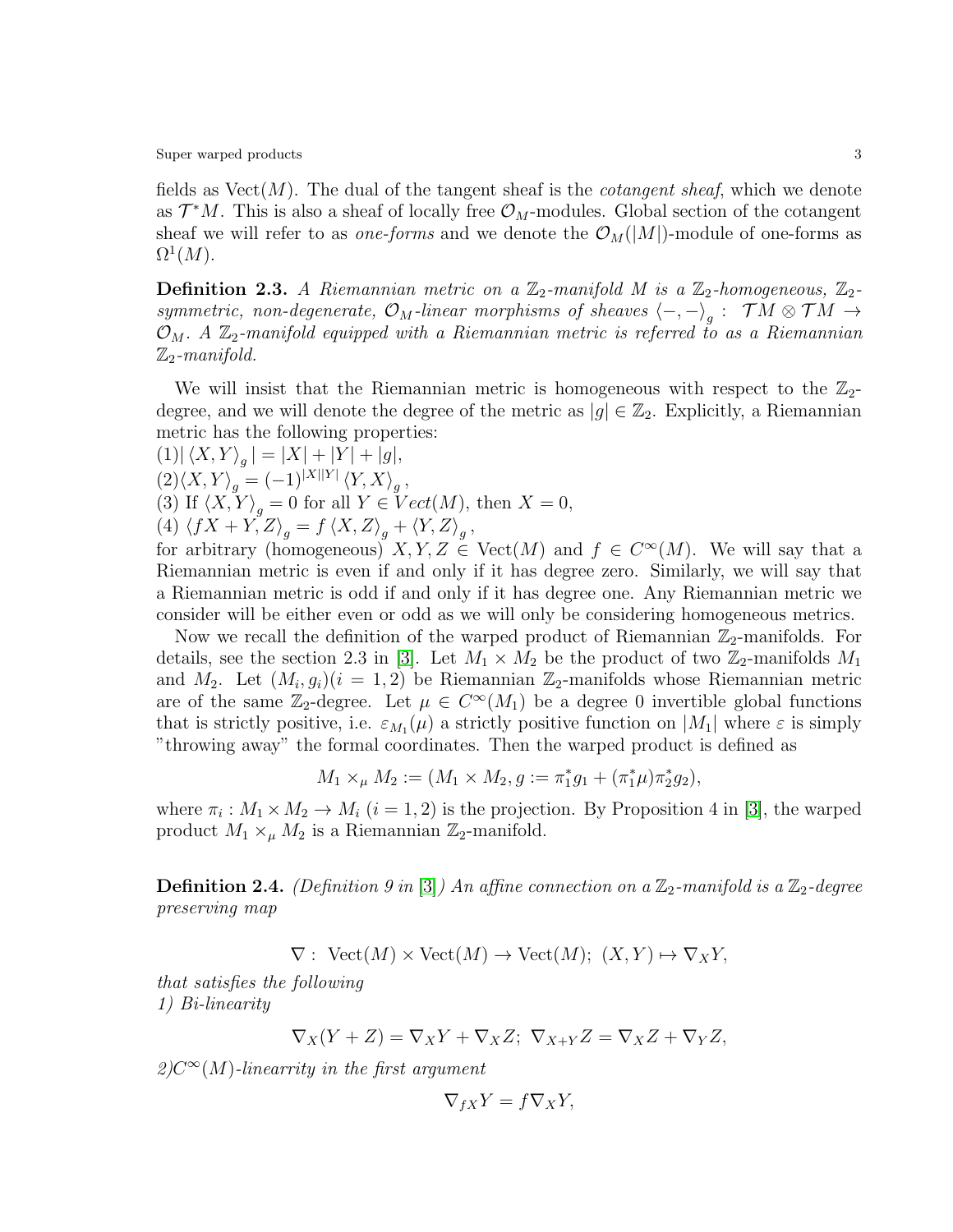3)The Leibniz rule

$$
\nabla_X(fY) = X(f)Y + (-1)^{|X||f|} f \nabla_X Y,
$$

for all homogeneous  $X, Y, Z \in \text{Vect}(M)$  and  $f \in C^{\infty}(M)$ .

**Definition 2.5.** (Definition 10 in  $[3]$ ) The torsion tensor of an affine connection  $T_{\nabla}$ : Vect $(M) \otimes_{C^{\infty}(M)}$  Vect $(M) \to \text{Vect}(M)$  is defined as

$$
T_{\nabla}(X,Y) := \nabla_X Y - (-1)^{|X||Y|} \nabla_Y X - [X,Y],
$$

for any (homogeneous)  $X, Y \in \text{Vect}(M)$ . An affine connection is said to be symmetric if the torsion vanishes.

**Definition 2.6.** (Definition 11 in [\[3\]](#page-13-4)) An affine connection on a Riemannian  $\mathbb{Z}_2$ -manifold  $(M, g)$  is said to be metric compatible if and only if

$$
X \langle Y, Z \rangle_g = \langle \nabla_X Y, Z \rangle_g + (-1)^{|X||Y|} \langle Y, \nabla_X Z \rangle_g,
$$

for any  $X, Y, Z \in \text{Vect}(M)$ .

**Theorem 2.7.** (Theorem 1 in  $[3]$ ) There is a unique symmetric (torsionless) and metric compatible affine connection  $\nabla^L$  on a Riemannian  $\mathbb{Z}_2$ -manifold  $(M, g)$  which satisfies the Koszul formula

(2.1) 
$$
2\left\langle \nabla_X^L Y, Z \right\rangle_g = X \left\langle Y, Z \right\rangle_g + \left\langle [X, Y], Z \right\rangle_g + (-1)^{|X|(|Y|+|Z|)} (Y \left\langle Z, X \right\rangle_g - \left\langle [Y, Z], X \right\rangle_g) - (-1)^{|Z|(|X|+|Y|)} (Z \left\langle X, Y \right\rangle_g - \left\langle [Z, X], Y \right\rangle_g),
$$

for all homogeneous  $X, Y, Z \in \text{Vect}(M)$ .

**Definition 2.8.** (Definition 13 in [\[3\]](#page-13-4)) The Riemannian curvature tensor of an affine connection

$$
R_{\nabla}
$$
: Vect(M)  $\otimes_{C^{\infty}(M)}$  Vect(M)  $\otimes_{C^{\infty}(M)}$  Vect(M)  $\rightarrow$  Vect(M)

is defined as

(2.2) 
$$
R_{\nabla}(X,Y)Z = \nabla_X \nabla_Y - (-1)^{|X||Y|} \nabla_Y \nabla_X - \nabla_{[X,Y]} Z,
$$

for all X, Y and  $Z \in \text{Vect}(M)$ .

Directly from the definition it is clear that

(2.3) 
$$
R_{\nabla}(X,Y)Z = -(-1)^{|X||Y|}R_{\nabla}(Y,X)Z,
$$

for all X, Y and  $Z \in \text{Vect}(M)$ .

**Definition 2.9.** (Definition 14 in [\[3\]](#page-13-4)) The Ricci curvature tensor of an affine connection is the symmetric rank-2 covariant tensor defined as

$$
(2.4) \ \ Ric_{\nabla}(X,Y) := (-1)^{|\partial_{x^I}|(|\partial_{x^I}| + |X| + |Y|)} \frac{1}{2} \left[ R_{\nabla}(\partial_{x^I}, X)Y + (-1)^{|X||Y|} R_{\nabla}(\partial_{x^I}, Y)X \right]^I,
$$

where  $X, Y \in \text{Vect}(M)$  and  $\lceil \cdot \rceil^I$  denotes the coefficient of  $\partial_{x^I}$  and  $\partial_{x^I}$  is the natural frame of  $\mathcal{T}M$ .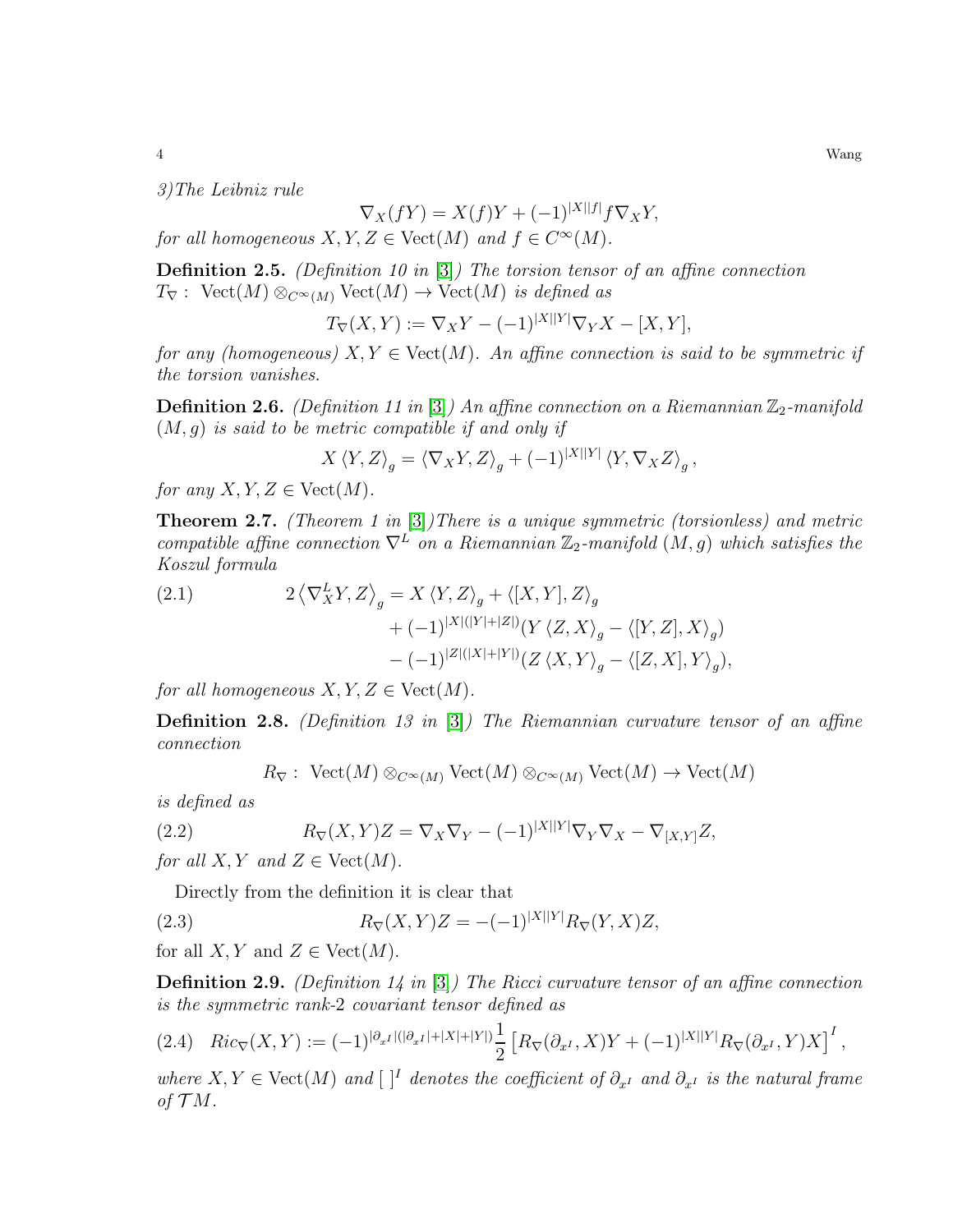**Definition 2.10.** (Definition 16 in [\[3\]](#page-13-4)) Let  $f \in C^{\infty}(M)$  be an arbitrary function on a Riemannian  $\mathbb{Z}_2$ -manifold  $(M, g)$ . The gradient of f is the unique vector field grad<sub>a</sub>f such that

(2.5) 
$$
X(f) = (-1)^{|f||g|} \left\langle X, \text{grad}_g f \right\rangle_g,
$$

for all  $X \in \text{Vect}(M)$ .

**Definition 2.11.** (Definition 17 in [\[3\]](#page-13-4)) Let  $(M, g)$  be a Riemannian  $\mathbb{Z}_2$ -manifold and let  $\nabla^L$  be the associated Levi-Civita connection. The covariant divergence is the map  $Div_L : Vect(M) \rightarrow C^{\infty}(M)$ , given by

(2.6) 
$$
\text{Div}_L(X) = (-1)^{|\partial_{x^I}|(|\partial_{x^I}| + |X|)} (\nabla_{\partial_{x^I}} X)^I,
$$

for any arbitrary  $X \in \text{Vect}(M)$ .

**Definition 2.12.** (Definition 18 in [\[3\]](#page-13-4)) Let  $(M, g)$  be a Riemannian  $\mathbb{Z}_2$ -manifold and let  $\nabla^L$  be the associated Levi-Civita connection. The connection Laplacian (acting on functions) is the differential operator of  $\mathbb{Z}_2$ -degree |g| defined as

(2.7) 
$$
\Delta_g(f) = \text{Div}_L(\text{grad}_g f),
$$

for any and all  $f \in C^{\infty}(M)$ .

**Definition 2.13.** Let  $(M, g)$  be a Riemannian  $\mathbb{Z}_2$ -manifold and  $P \in \text{Vect}(M)$  which satisfied  $|g| + |P| = 0$  and the semi-symmetric metric connection  $\nabla$  on  $(M, g)$  is given by

(2.8)  $\nabla_X Y = \nabla_X^L Y + X \cdot g(Y, P) - g(X, Y)P = \nabla_X^L Y + (-1)^{|X||Y|} g(Y, P)X - g(X, Y)P,$ for any homogenous  $X, Y \in \text{Vect}(M)$  and we define  $\nabla_{X_1+X_2}Y = \nabla_{X_1}Y + \nabla_{X_2}Y$ ;  $\nabla_X(Y_1 + Y_2)$  $Y_2$ ) =  $\nabla_X Y_1 + \nabla_X Y_2$ , for the general  $X = X_1 + X_2$  and  $Y = Y_1 + Y_2$ . Here  $X \cdot f =$ 

 $(-1)^{|X||f|} fX$  for  $f \in C^{\infty}(M)$ .

We can verify that  $\nabla_X Y$  satisfies the definition 2.4, then  $\nabla_X Y$  is an affine connection. By Definition 2.5, we get

(2.9) 
$$
T_{\nabla}(X,Y) = X \cdot g(Y,P) - (-1)^{|X||Y|} Y \cdot g(X,P),
$$

In this case, we call that  $\nabla_X Y$  is a semi-symmetric connection. By Definition 2.6 and (2.8) and  $\nabla^L$  preserving the metric and  $|g| + |P| = 0$ , we get

$$
(2.10)
$$

$$
\langle \nabla_X Y, Z \rangle_g + (-1)^{|X||Y|} \langle Y, \nabla_X Z \rangle_g
$$
  
=  $X \langle Y, Z \rangle_g + \langle X \cdot g(Y, P), Z \rangle_g - \langle g(X, Y)P, Z \rangle_g$   
+  $(-1)^{|X||Y|} [\langle Y, X \cdot g(Z, P) \rangle_g - \langle Y, g(X, Z)P \rangle_g]$   
=  $X \langle Y, Z \rangle_g + (-1)^{|g(Y, P)||X|} g(Y, P) g(X, Z) - g(X, Y) g(P, Z)$   
+  $(-1)^{|X||Y|} (-1)^{|g(Z, P)||X|} g(Y, g(Z, P)X) - (-1)^{|X||Y|} (-1)^{|g(X, Z)||Y|} g(X, Z) g(Y, P),$   
=  $X \langle Y, Z \rangle_g$ .

So  $\nabla$  preserves the metric.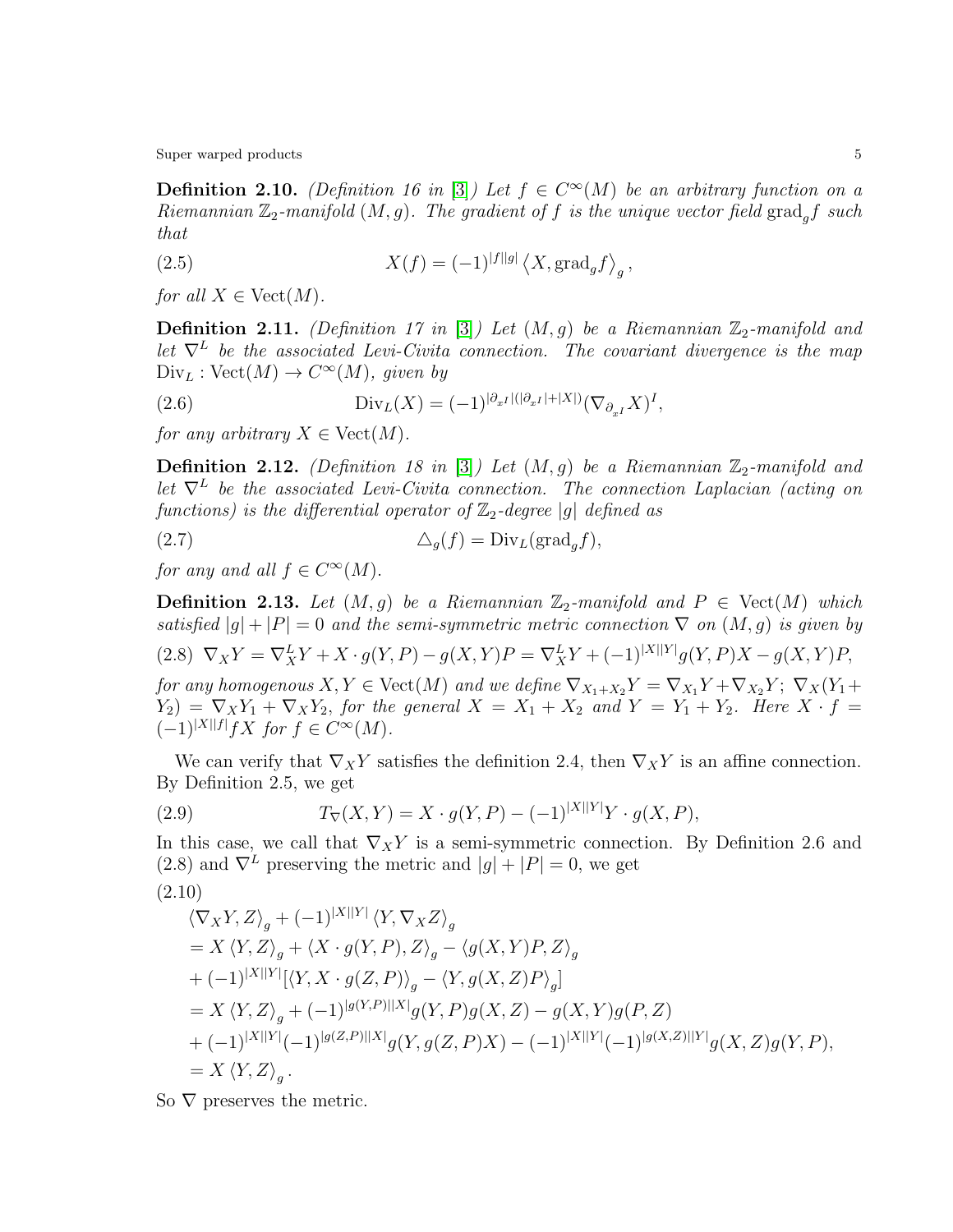**Theorem 2.14.** There is a unique metric compatible affine connection  $\nabla$  on a Riemannian  $\mathbb{Z}_2$ -manifold  $(M, g)$  which satisfies (2.9).

*Proof.* By (2.9) and (2.10), we know that the semi-symmetric metric connection  $\nabla$  satisfies the conditions in Theorem 2.14. We only prove the uniqueness. Let  $\nabla^1$  be a connection which satisfies the conditions in Theorem 2.14. Let  $\nabla_X^1 Y = \nabla_X^L Y + H(X, Y)$ . then

(2.11) 
$$
H(fX,Y) = fH(X,Y), H(X,fY) = (-1)^{|f||X|}H(X,Y).
$$

By  $\nabla^1$  and  $\nabla^L$  preserving the metric, we get

(2.12) 
$$
g(H(X,Y),Z) + (-1)^{|X||Y|}g(Y,H(X,Z)) = 0.
$$

By  $\nabla^L$  having no torsion, we have

(2.13) 
$$
T_{\nabla^1}(X,Y) = H(X,Y) - (-1)^{|X||Y|}H(Y,X).
$$

By  $(2.12)$  and  $(2.13)$  and  $|H| = 0$ , we have

(2.14) 
$$
g(T_{\nabla^1}(X,Y),Z) + (-1)^{|Z|(|X|+|Y|)}g(T_{\nabla^1}(Z,X),Y) + (-1)^{|X||Y|}(-1)^{|Z|(|X|+|Y|)}g(T_{\nabla^1}(Z,Y),X) = 2g(H(X,Y),Z).
$$

By  $(2.9)$  and  $(2.14)$ , we get

(2.15) 
$$
2g(H(X,Y),Z) = -2g(X,Y)g(Y,Z) + 2g(X \cdot g(Y,P),Z).
$$

Then  $H(X,Y) = X \cdot g(Y,P) - g(X,Y)P$  and  $\nabla^1$  is  $\nabla$  in the definition 2.13.

Let  $\pi$  be a one form defined by  $\pi(Z) := g(Z, P)$ , then  $|\pi| = 0$ . We have

Proposition 2.15. The following equality holds

$$
(2.16) \t R_{\nabla}(X,Y)Z = R^{L}(X,Y)Z + (-1)^{(|X|+|Y|)|Z|}g(Z, \nabla_{X}^{L}P)Y - (-1)^{|X||Y|}(-1)^{(|X|+|Y|)|Z|}g(Z, \nabla_{Y}^{L}P)X - (-1)^{|g(Y,Z)||X|}g(Y,Z)\nabla_{X}^{L}P + (-1)^{|X||Y|}(-1)^{|g(X,Z)||Y|}g(X,Z)\nabla_{Y}^{L}P + (-1)^{|X|(|Y|+|Z|)}(-1)^{|Y||Z|}\pi(Z)\pi(Y)X - (-1)^{|X|(|Y|+|Z|)}g(Y,Z)\pi(P)X - (-1)^{(|X|+|Y|)|Z|}\pi(Z)\pi(X)Y + (-1)^{|Y||Z|}g(X,Z)\pi(P)Y + (-1)^{|X||g(Y,Z)|}g(Y,Z)\pi(X)P - (-1)^{|X||Y|}(-1)^{|Y||g(X,Z)|}g(X,Z)\pi(Y)P.
$$

*Proof.* By the Leibniz rule and  $\nabla^L$  preserving metric, we have

(2.17) 
$$
\nabla_X^L(\pi(Z)Y) = \pi(\nabla_X^L Z)Y + (-1)^{|X||Z|}g(Z, \nabla_X^L P)Y + (-1)^{|X||Z|}\pi(Z)\nabla_X^L Y,
$$
\n(2.18)

 $\nabla_X^L(g(Y,Z)P) = g(\nabla_X^LY,Z)P + (-1)^{|X||Y|}g(Y,\nabla_X^LZ)P + (-1)^{|g(Y,Z)||X|}g(Y,Z)\nabla_X^LP.$ By  $(2.2),(2.8),(2.17)$  and  $(2.18)$  and some computations, we can get Proposition 2.15.  $\Box$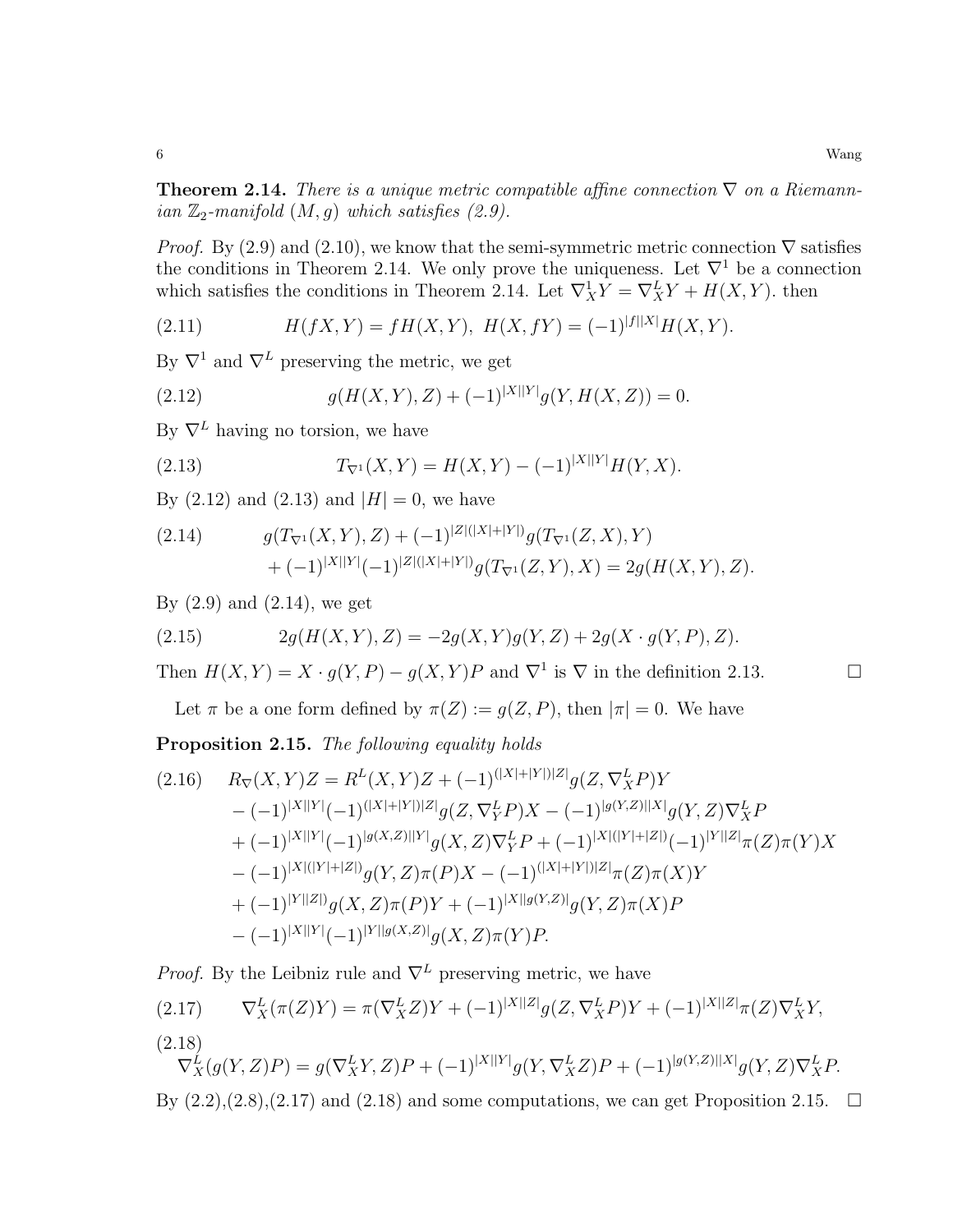Super warped products  $\qquad \qquad \qquad$  7

## 3. Super warped products with a semi-symmetric metric connection

Let  $(M_1 = M \times_{\mu} N, g_{\mu} = \pi_1^* g_1 + \pi_1^* (\mu) \pi_2^* g_2)$  be the super warped product with  $|g|$  $|g_1| = |g_2|$  and  $|\mu| = 0$ . For simplicity, we assume that  $\mu = h^2$  with  $|h| = 0$ . Let  $\nabla^{L,\mu}$ be the Levi-Civita connection on  $(M_1, g_\mu)$  and  $\nabla^{L,M}$  (resp.  $\nabla^{L,N}$ ) be the Levi-Civita connection on  $(M, g_1)$  (resp. $(N, g_2)$ ).

**Lemma 3.1.** For  $X, Y \in Vect(M)$  and  $U, W \in Vect(N)$ , we have

(3.1) 
$$
(1)\nabla_X^{L,\mu}Y = \nabla_X^{L,M}Y, (2)\nabla_X^{L,\mu}U = \frac{X(h)}{h}U,
$$

$$
(3)\nabla_U^{L,\mu}X = (-1)^{|U||X|}\frac{X(h)}{h}U, (4)\nabla_U^{L,\mu}W = -hg_2(U,W)\text{grad}_{g_1}h + \nabla_U^{L,N}W.
$$

*Proof.* By (2.1) and  $[X, V] = 0$ , we have  $g_{\mu}(\nabla_X^{L, \mu} Y, Z) = g_1(\nabla_X^{L, M} Y, Z)$  and  $g_{\mu}(\nabla_X^{L, \mu} Y, V) =$ 0, so (1) holds. Similarly, we have  $g_{\mu}(\nabla_X^{L,\mu}U, Y) = 0$  and  $2g_{\mu}(\nabla_X^{L,\mu}U, V) = \frac{X(\mu)}{\mu}g_{\mu}(U, V)$ , so (2) holds by  $\mu = h^2$ . By  $\nabla^{L,\mu}$  having no torsion and (2), we have (3). By (2.1) and  $(2.5)$ , we have

(3.2) 
$$
2g_{\mu}(\nabla_U^{L,\mu}W,X) = -(-1)^{|X|(|U|+|W|)}X(\mu)g_2(U,W)
$$

$$
= -(-1)^{|X|(|U|+|W|)}g_1(X,\text{grad}_{g_1}(\mu))g_2(U,W) = -g_{\mu}(g_2(U,W)\text{grad}_{g_1}(\mu),X),
$$

and  $g_{\mu}(\nabla_U^{L,\mu}W, U_1) = g_{\mu}(\nabla_U^{L,N}W, U_1)$  for  $U_1 \in \text{Vect}(N)$ , so (4) holds.

Let  $R^{L,\mu}$  denote the curvature tensor of the Levi-Civita connection on  $(M_1, g_\mu)$ . Let  $R^{L,M}$  (resp.  $R^{L,N}$ ) be the curvature tensor of the Levi-Civita connection on  $(M, g_1)$ (resp.(N, g<sub>2</sub>)). Let  $H_M^h(X, Y) := XY(h) - \nabla_X^{L,M} Y(h)$ , then  $H_M^h(fX, Y) = fH_M^h(X, Y)$ and  $H_M^h(X, fY) = (-1)^{|f||X|} f H_M^h(X, Y)$ .  $H_M^h$  is a  $(0, 2)$  tensor.

**Proposition 3.2.** For  $X, Y, Z \in Vect(M)$  and  $U, V, W \in Vect(N)$ , we have (3.3)

$$
(1)R^{L,\mu}(X,Y)Z = R^{L,M}(X,Y)Z, (2)R^{L,\mu}(V,X)Y = -(-1)^{|V|(|X|+|Y|)}\frac{H_M^h(X,Y)}{h}V,
$$
  
\n
$$
(3)R^{L,\mu}(X,Y)V = 0, (4)R^{L,\mu}(V,W)X = 0,
$$
  
\n
$$
(5)R^{L,\mu}(X,V)W = -(-1)^{|X|(|V|+|W|+|g|)}\frac{g_{\mu}(V,W)}{h}\nabla_X^{L,M}(\text{grad}_{g_1}h),
$$
  
\n
$$
(6)R^{L,\mu}(V,W)U = R^{L,N}(V,W)U - (-1)^{|V|(|W|+|U|)}g_2(W,U)(\text{grad}_{g_1}h)(h)V
$$
  
\n
$$
+(-1)^{|W||U|}g_2(V,U)(\text{grad}_{g_1}h)(h)W.
$$

*Proof.* (1) (1) comes from (1) in Lemma 3.1 and  $(2.2)$ .

(2)By Lemma 3.1 and the Leibniz rule, we have (3.4)

$$
\nabla_V^{L,\mu} \nabla_X^{L,\mu} Y = (-1)^{|V|(|X|+|Y|)} \frac{\nabla_X^{L,M} Y(h)}{h} V, \ -\nabla_X^{L,\mu} \nabla_V^{L,\mu} Y = -(-1)^{|V|(|X|+|Y|)} \frac{X Y(h)}{h} V
$$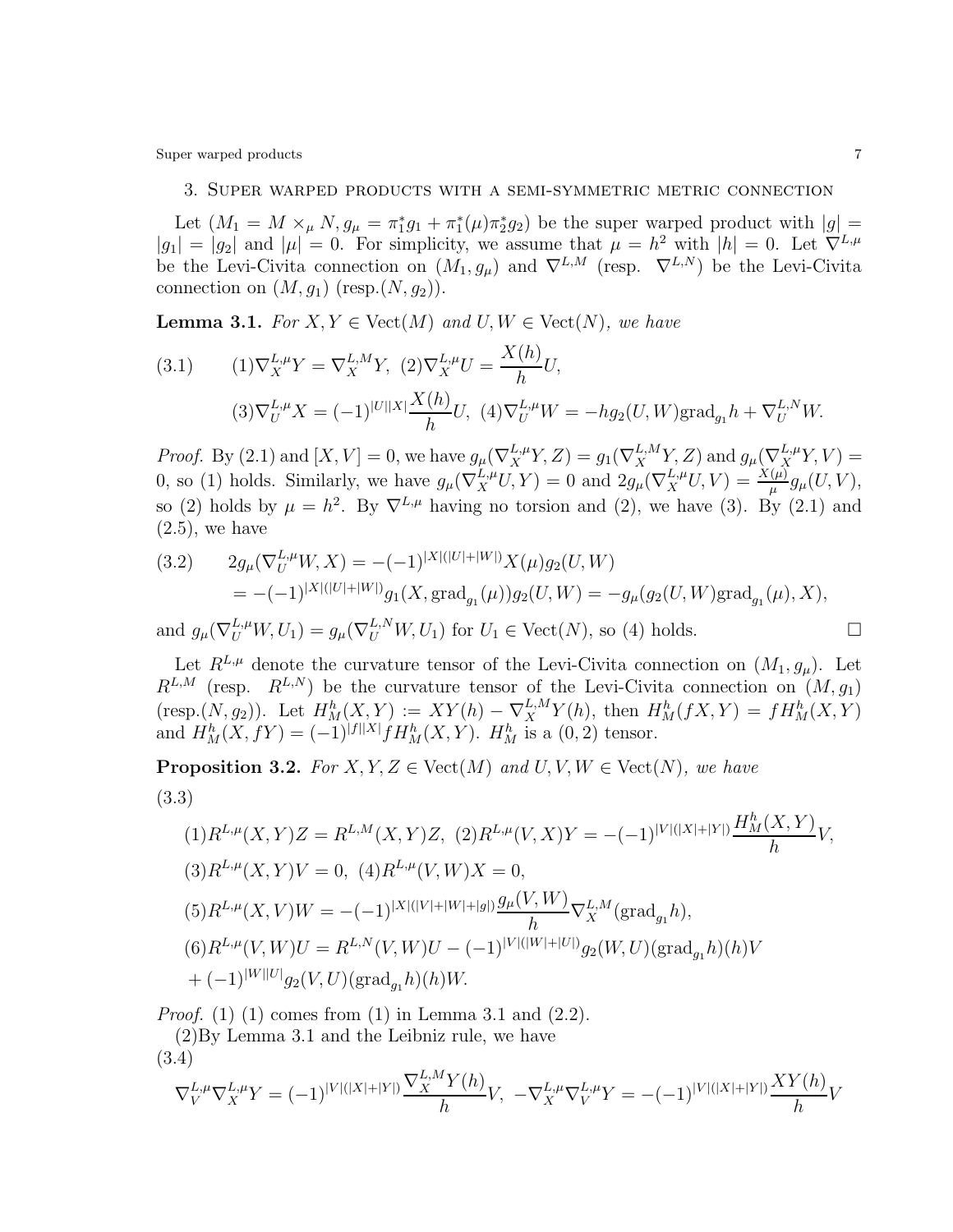By (2.2) and (3.4) and  $[V, X] = 0$  and the definition of  $H_M^h(X, Y)$ , we get (2).

(3) By Lemma 3.1, we have  $\nabla_X^{L,\mu} \nabla_Y^{L,\mu} V = \frac{XY(h)}{h}$  $\frac{\binom{n}{k}}{h}$  V. So by (2.2) and the definition of  $[X, Y]$ , we get  $(3)$ .

(4)By Lemma 3.1, we have

(3.5) 
$$
\nabla_V^{L,\mu} \nabla_W^{L,\mu} X = (-1)^{|W||X|} [V(\frac{X(h)}{h})W + (-1)^{|V||X|} \frac{X(h)}{h} \nabla_V^{L,\mu} W].
$$

By (2.2) and  $V(\frac{X(h)}{h})$  $\binom{(h)}{h}$  = 0 and  $\nabla^{L,\mu}$  having no torsion, we get (4). (5)For  $W_1 \in \text{Vect}(N)$ , we have by  $(4.12)$  in [\[7\]](#page-14-5) and (4)

(3.6) 
$$
g_{\mu}(R^{L,\mu}(X,V)W,W_1) = (-1)^{(|X|+|V|)(|W|+|W_1|)} g_{\mu}(R^{L,\mu}(W,W_1)X,V) = 0
$$

By Proposition 9 in [\[3\]](#page-13-4) and (2), we have

(3.7) 
$$
g_{\mu}(R^{L,\mu}(X,V)W,Y) = -(-1)^{|W||Y|}g_{\mu}(R^{L,\mu}(X,V)Y,W)
$$

$$
= -(-1)^{(|W|+|V|)|Y|}\frac{H_M^h(X,Y)}{h}g_{\mu}(V,W).
$$

By the definition of  $\text{grad}_{g_1}(h)$  and  $\nabla^{L,M}$  preserving the metric, we can get

(3.8) 
$$
g_1(\nabla_X^{L,M}(\text{grad}_{g_1}h), Y) = (-1)^{|Y||g_1|} H_M^h(X, Y).
$$

$$
_{\rm So}
$$

(3.9) 
$$
g_{\mu}(R^{L,\mu}(X,V)W,Y) = -(-1)^{|X|(|V|+|W|+|g|)}g_{\mu}(\frac{g_{\mu}(V,W)}{h}\nabla_X^{L,M}(\text{grad}_{g_1}h),Y).
$$

By  $(3.6)$  and  $(3.9)$ , we get  $(5)$ .  $(6)$  By  $(4)$ , we have

(3.10) 
$$
g_{\mu}(R^{L,\mu}(V,W)U,X) = -(-1)^{|X||U|}g_{\mu}(R^{L,\mu}(V,W)X,U) = 0.
$$

By Lemma 3.1 and the Leibniz rule, we have (3.11)

$$
g_{\mu}(\nabla_{V}^{L,\mu}\nabla_{W}^{L,\mu}U,W_{1})=g_{\mu}(\nabla_{V}^{L,N}\nabla_{W}^{L,N}U,W_{1})-(-1)^{|V|(|U|+|W|)}g_{\mu}(W,U)\frac{(\text{grad}_{g_{1}}h)(h)}{h^{2}}g_{\mu}(V,W_{1}).
$$

Then by  $(2.2)$  and  $(3.11)$ , we have

(3.12) 
$$
g_{\mu}(R^{L,\mu}(V,W)U,W_1) = g_{\mu}(R^{L,N}(V,W)U,W_1) - (-1)^{|V|(|U|+|W|)} g_{\mu}(W,U) \frac{(\text{grad}_{g_1} h)(h)}{h^2} g_{\mu}(V,W_1) + (-1)^{|U||W|} g_{\mu}(V,U) \frac{(\text{grad}_{g_1} h)(h)}{h^2} g_{\mu}(W,W_1).
$$

By  $(3.10)$  and  $(3.12)$ , we get  $(6)$ .

For  $\overline{X}, \overline{Y}, P \in \text{Vect}(M_1)$ , we define  $(3.13)$  $\mu$  $\frac{\mu}{X}\overline{Y} = \nabla\frac{L,\mu}{X}$  $\frac{L,\mu}{X}Y + X \cdot g_{\mu}(Y, P) - g_{\mu}(X, Y)P.$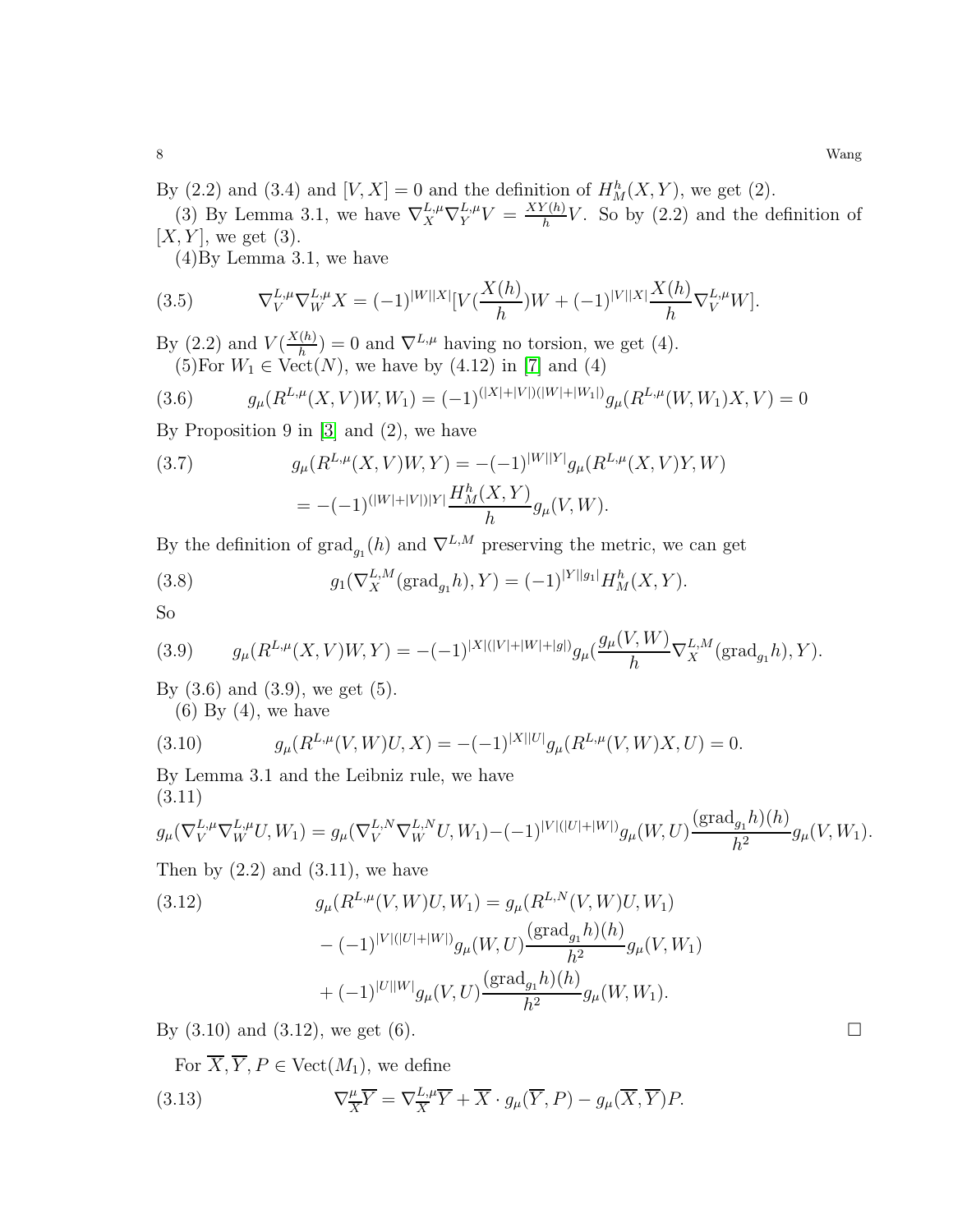Super warped products  $\qquad \qquad 9$ 

For  $X, Y, P \in Vect(M)$ , we define

(3.14) 
$$
\nabla_X^M Y = \nabla_X^{L,M} Y + X \cdot g_1(Y, P) - g_1(X, Y)P.
$$

By Lemma 3.1 and (3.13), (3.14), we have

**Lemma 3.3.** For  $X, Y, P \in \text{Vect}(M)$  and  $U, W \in \text{Vect}(N)$  and  $\pi(X) = g_1(X, P)$ , we have  $Y(h)$ 

(3.15)  
\n
$$
(1)\nabla_X^{\mu}Y = \nabla_X^M Y, \ (2)\nabla_X^{\mu}U = \frac{X(h)}{h}U,
$$
\n
$$
(3)\nabla_U^{\mu}X = (-1)^{|U||X|}[\frac{X(h)}{h} + \pi(X)]U,
$$
\n
$$
(4)\nabla_U^{\mu}W = -hg_2(U,W)\text{grad}_{g_1}h + \nabla_U^{L,N}W - g_{\mu}(U,W)P.
$$

**Lemma 3.4.** For  $X, Y \in \text{Vect}(M)$  and  $U, W, P \in \text{Vect}(N)$ , we have

(3.16) 
$$
(1)\nabla_X^{\mu}Y = \nabla_X^{L,M}Y - g_1(X,Y)P, \ (2)\nabla_X^{\mu}U = \frac{X(h)}{h}U + X \cdot g_{\mu}(U,P),
$$

$$
(3)\nabla_U^{\mu}X = (-1)^{|U||X|}\frac{X(h)}{h}U,
$$

$$
(4)\nabla_U^{\mu}W = -hg_2(U,W)\text{grad}_{g_1}h + \nabla_U^{L,N}W + U \cdot g_{\mu}(W,P) - g_{\mu}(U,W)P.
$$

By Proposition 2.15 and Proposition 3.2 and Lemma 3.1, we get by some computations **Proposition 3.5.** For  $X, Y, Z, P \in Vect(M)$  and  $U, V, W \in Vect(N)$ , we have (3.17)

$$
(1)R_{\nabla^{\mu}}(X,Y)Z = R_{\nabla^M}(X,Y)Z,
$$
  
\n
$$
(2)R_{\nabla^{\mu}}(V,X)Y = -(-1)^{|V|(|X|+|Y|)} \left[ \frac{H_M^h(X,Y)}{h} + (-1)^{|X||Y|} g_1(Y, \nabla_X^{L,M} P) + g_1(X,Y) \frac{P(h)}{h} + g_1(X,Y) \pi(P) - \pi(X) \pi(Y) \right] V,
$$
  
\n
$$
(3)R_{\nabla^{\mu}}(X,Y)V = 0, \quad (4)R_{\nabla^{\mu}}(V,W)X = 0,
$$
  
\n
$$
(5)R_{\nabla^{\mu}}(X,V)W = -(-1)^{|X|(|V|+|W|+|g|)} g_{\mu}(V,W) \left[ \frac{\nabla_X^{L,M}(\text{grad}_{g_1} h)}{h} + (-1)^{(|X|+|P|)|g|} \frac{P(h)}{h} X + \nabla_X^{L,M} P + X \cdot g_1(P, P) - \pi(X)P \right],
$$

When  $|g| = |P| = 0$ , then

$$
R_{\nabla^{\mu}}(X,V)W = -(-1)^{|X|(|V|+|W|)}g_{\mu}(V,W)\left[\frac{\nabla_X^{L,M}(\text{grad}_{g_1}h)}{h} + \frac{P(h)}{h}X + \nabla_X^{L,M}P + X \cdot g_1(P,P) - \pi(X)P\right],
$$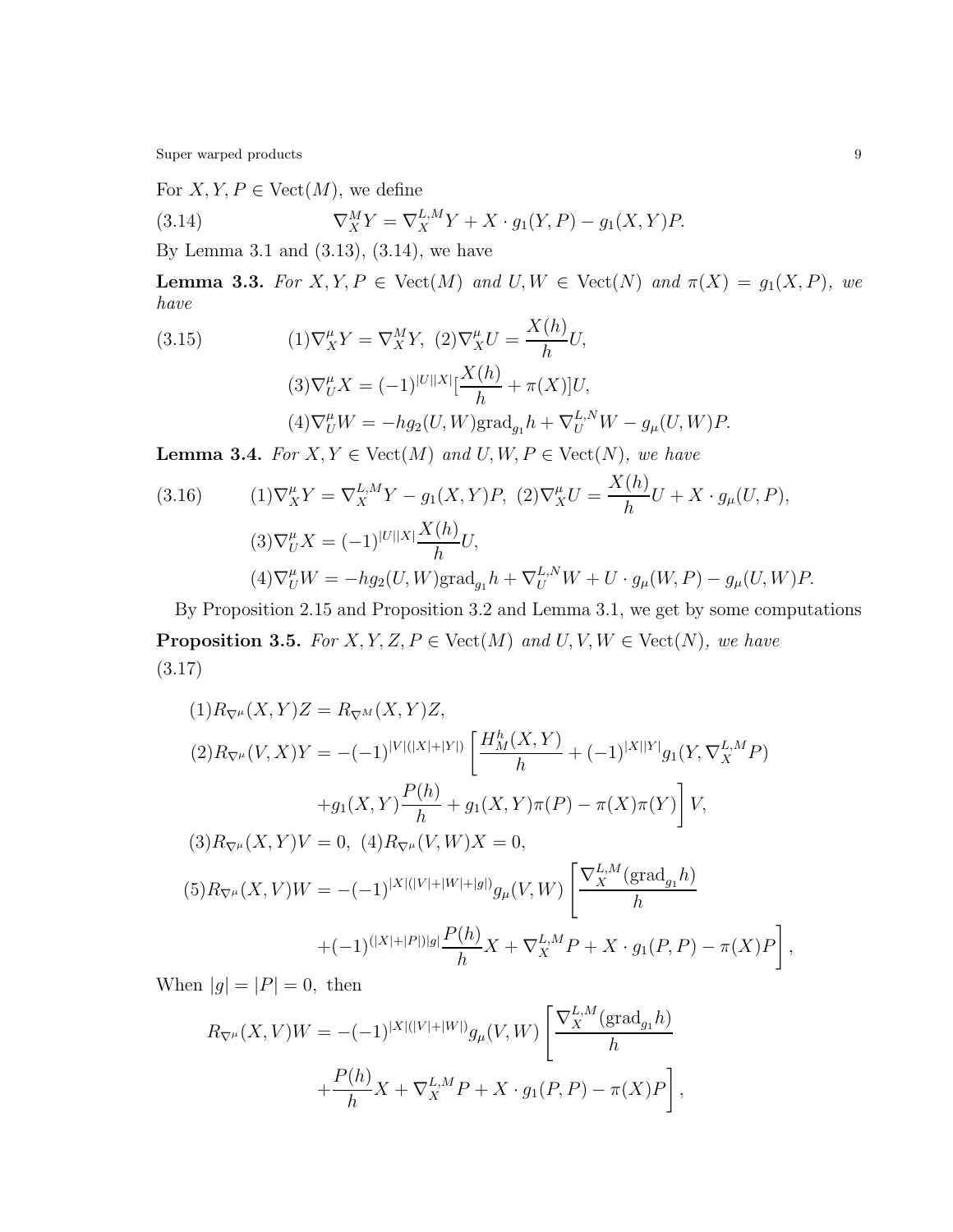10 Wang

$$
(6) R_{\nabla^{\mu}}(U, V)W = R^{L,N}(U, V)W + \left[ (-1)^{|g|(|W|+|g|)} \frac{(\text{grad}_{g_1} h)(h)}{h^2} + (-1)^{|P|(|W|+|g|)} \frac{P(h)}{h} + (-1)^{|P|(|W|+|g|)} \pi(P) \right] \cdot \left[ (-1)^{|V||W|} (-1)^{|P||U|} g_{\mu}(U, W) V - (-1)^{|U|(|V|+|W|)} (-1)^{|P||V|} g_{\mu}(V, W) U \right] + (-1)^{|V||W|} g_{\mu}(U, W) \frac{P(h)}{h} V - (-1)^{|U|(|V|+|W|)} g_{\mu}(V, W) \frac{P(h)}{h} U,
$$

When  $|g| = |P| = 0$ , then

$$
R_{\nabla^{\mu}}(U,V)W = R^{L,N}(U,V)W + \left[\frac{(\text{grad}_{g_1}h)(h)}{h^2} + 2\frac{P(h)}{h} + \pi(P)\right] \cdot \left[(-1)^{|V||W|}g_{\mu}(U,W)V - (-1)^{|U|(|V|+|W|)}g_{\mu}(V,W)U\right].
$$

Similarly, we have

**Proposition 3.6.** For  $X, Y, Z \in \text{Vect}(M)$  and  $U, V, W, P \in \text{Vect}(N)$ , we have (3.18)

$$
(1) R_{\nabla^{\mu}}(X,Y)Z = R_{\nabla^{L,M}}(X,Y)Z + (-1)^{|X||Y|} \frac{Y(h)}{h} g_{\mu}(X,Z)P
$$
  
\n
$$
- \frac{X(h)}{h} g_{\mu}(Y,Z)P - (-1)^{|X|(|Y|+|Z|)} g_{\mu}(Y,Z) \pi(P)X
$$
  
\n
$$
+ (-1)^{|Y||Z|} g_{\mu}(X,Z) \pi(P)Y,
$$
  
\n
$$
(2) R_{\nabla^{\mu}}(V,X)Y = -(-1)^{|V|(|X|+|Y|)} \frac{H_h^h(X,Y)}{h}V
$$
  
\n
$$
- (-1)^{|X||Y|} h g_2(V,P) g_1(Y,\text{grad}_g,h)X
$$
  
\n
$$
- (-1)^{|g(X,Y)||V|} g_1(X,Y) [\nabla_V^{L,N} P - h g_2(V,P) \text{grad}_g,h]
$$
  
\n
$$
- (-1)^{|V|(|X|+|Y|)} g_1(X,Y) \pi(P)V + (-1)^{|g(X,Y)||V|} g_1(X,Y) \pi(V)P,
$$
  
\n
$$
(3) R_{\nabla^{\mu}}(X,Y)V = (-1)^{(|X|+|Y|)|V|} \pi(V) [\frac{X(h)}{h}Y - (-1)^{|X||Y|} \frac{Y(h)}{h}X],
$$
  
\n
$$
(4) R_{\nabla^{\mu}}(V,W)X = -(-1)^{|X||W|} h g_2(V,P) g_1(X,\text{grad}_g,h)W
$$
  
\n
$$
+ (-1)^{|V||W|} (-1)^{|X||V|} g_2(W,P) g_1(X,\text{grad}_g,h) V,
$$
  
\n
$$
(5) R_{\nabla^{\mu}}(X,V)W = -(-1)^{|X|(|V|+|W|+|g|)} \frac{g_{\mu}(V,W)}{h} \nabla_X^{L,M}(\text{grad}_g,h)
$$
  
\n
$$
+ (-1)^{(|X|+|V|)|W|} [(-1)^{|X||W|} \frac{X(h)}{h} P - (-1)^{|X|(|V|+|W|)} g_{\mu}(W,\nabla_V^{L,N} P)X]
$$
  
\n
$$
- (-1)^{|g_{\mu}(V,W)||X|} g_{\mu}(V,W) \frac{
$$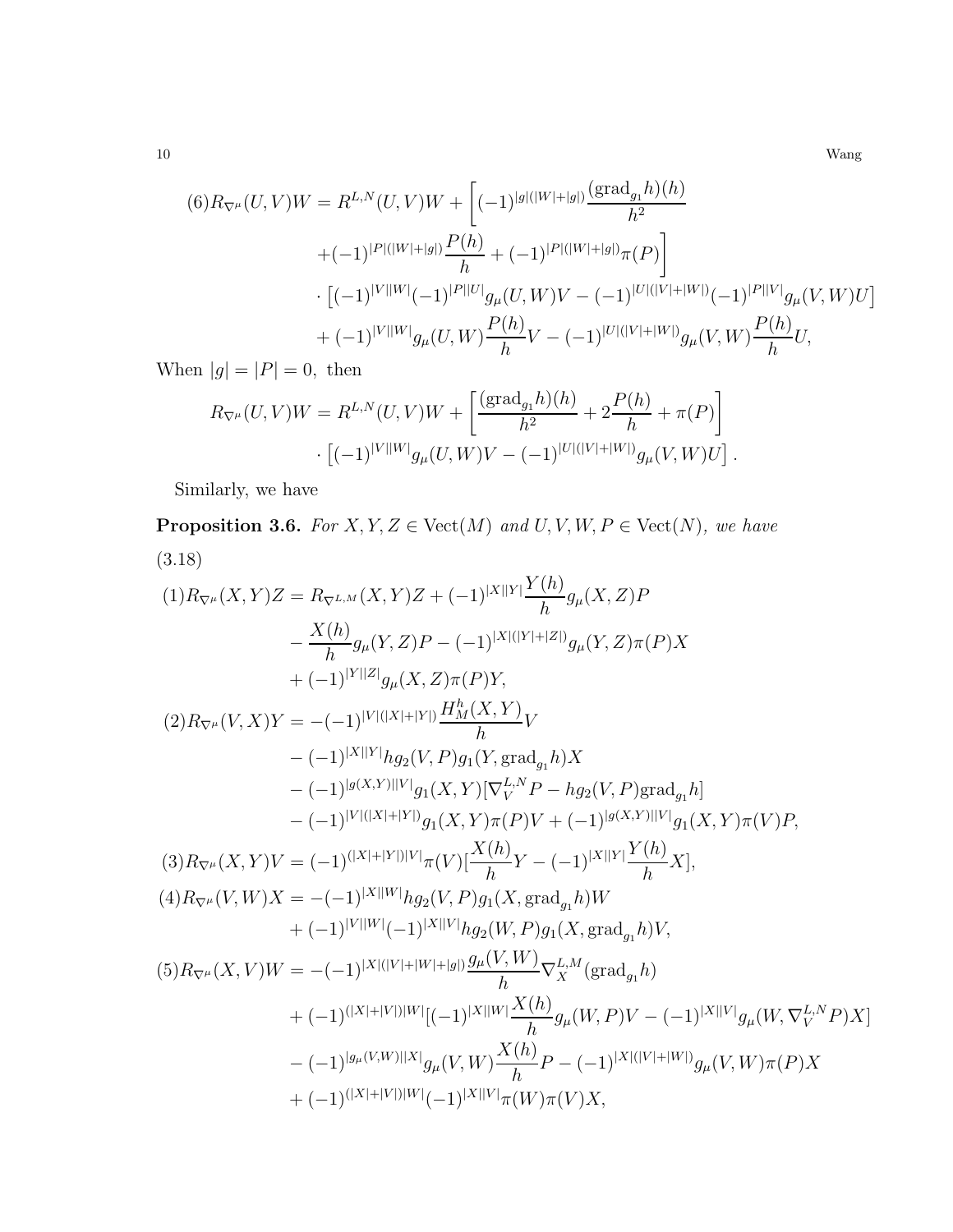$$
(6) R_{\nabla^{\mu}}(U,V)W = R^{L,N}(U,V)W - (-1)^{|U|(|V|+|W|)}g_2(V,W)(\text{grad}_{g_1}h)(h)U + (-1)^{|V||W|}g_2(U,W)(\text{grad}_{g_1}h)(h)V + (-1)^{(|U|+|V|)|W|}[g_{\mu}(W,\nabla_U^{L,N}P)V - (-1)^{|U||V|}g_{\mu}(W,\nabla_V^{L,N}P)U] + (-1)^{|U||V|}(-1)^{|g(U,W)||V|}g_{\mu}(U,W)[\nabla_V^{L,N}P - hg_2(V,P)\text{grad}_{g_1}h] - (-1)^{|g(V,W)||U|}g_{\mu}(V,W)[\nabla_U^{L,N}P - hg_2(U,P)\text{grad}_{g_1}h] - (-1)^{|U||(|V|+|W|)}g_{\mu}(V,W)\pi(P)U + (-1)^{|V||W|}g_{\mu}(U,W)\pi(P)V + (-1)^{|U||g_{\mu}(V,W)|}g_{\mu}(V,W)\pi(U)P - (-1)^{|U||V|}(-1)^{|g(U,W)||V|}g_{\mu}(U,W)\pi(V)P + (-1)^{(|U|+|V|)|W|}\pi(W)[(-1)^{|U||V|}\pi(V)U - \pi(U)V].
$$

In the following, we compute the Ricci tensor of  $M_1$ . Let M (resp. N) have the  $(p, m)$ (resp.  $(q, n)$ ) dimension. Let  $\partial_{x^I} = \{\partial_{x^a}, \partial_{\xi^A}\}\$  (resp.  $\partial_{y^J} = \{\partial_{y^b}, \partial_{\eta^B}\}\$ ) denote the natural tangent frames on M (resp. N). Let  $\text{Ric}^{L,\mu}$  (resp.  $\text{Ric}^{L,M}, \text{Ric}^{L,N}$ ) denote the Ricci tensor of  $(M_1, g_\mu)$  (resp.  $(M, g_1)$ ,  $(N, g_2)$ ). Then by  $(2.4)$ ,  $(2.7)$  and  $(3.3)$ , we have

Proposition 3.7. The following equalities holds (3.19)

$$
(1)\text{Ric}^{L,\mu}(\partial_{x^I}, \partial_{x^K}) = \text{Ric}^{L,M}(\partial_{x^I}, \partial_{x^K}) - \frac{(q-n)}{h}H_M^h(\partial_{x^I}, \partial_{x^K}),
$$
  
\n
$$
(2)\text{Ric}^{L,\mu}(\partial_{x^I}, \partial_{y^J}) = \text{Ric}^{L,\mu}(\partial_{y^J}, \partial_{x^I}) = 0,
$$
  
\n
$$
(3)\text{Ric}^{L,\mu}(\partial_{y^L}, \partial_{y^J}) = \text{Ric}^{L,N}(\partial_{y^L}, \partial_{y^J}) - g_\mu(\partial_{y^L}, \partial_{y^J})\left[\frac{\Delta_{g_1}^L(h)}{h} + (q-n-1)\frac{(\text{grad}_{g_1}h)(h)}{h^2}\right].
$$

Let Ric<sup> $\nabla^{\mu}$ </sup> (resp. Ric<sup> $\nabla^{M}$ </sup>) denote the Ricci tensor of  $(M_1, \nabla^{\mu}, g_{\mu})$  (resp.  $(M, g_1, \nabla^{M})$ ). Then by Proposition 3.5 and  $(2.4)$ ,  $(2.6)$ , we have

Proposition 3.8. The following equalities holds

(3.20) 
$$
(1)\text{Ric}^{\nabla^{\mu}}(\partial_{x^I}, \partial_{x^K}) = \text{Ric}^{\nabla^M}(\partial_{x^I}, \partial_{x^K}) - (q - n) \left[ \frac{H_M^h(\partial_{x^I}, \partial_{x^K})}{h} + \frac{1}{2}(-1)^{|\partial_{x^I}||\partial_{x^K}|}g_1(\partial_{x^K}, \nabla_{\partial_{x^I}}^{L,M}P) + \frac{1}{2}g_1(\partial_{x^I}, \nabla_{\partial_{x^K}}^{L,M}P) + g_1(\partial_{x^I}, \partial_{x^K})\frac{P(h)}{h} + g_1(\partial_{x^I}, \partial_{x^K})\pi(P) - \pi(\partial_{x^I})\pi(\partial_{x^K}) \right],
$$
  
\n(2) 
$$
\text{Ric}^{\nabla^{\mu}}(\partial_{x^I}, \partial_{y^J}) = \text{Ric}^{\nabla^{\mu}}(\partial_{y^J}, \partial_{x^I}) = 0,
$$

When  $|g| = |P| = 0$ , then

$$
(3)\text{Ric}^{\nabla^{\mu}}(\partial_{y^L}, \partial_{y^J}) = \text{Ric}^{L,N}(\partial_{y^L}, \partial_{y^J}) - g_{\mu}(\partial_{y^L}, \partial_{y^J}) \left[ \frac{\Delta_{g_1}^L(h)}{h} + \text{Div}_{L}^M(P) + (q - n - 1) \frac{(\text{grad}_{g_1} h)(h)}{h^2} + (2q + p - m - 2n - 2) \frac{P(h)}{h} \right]
$$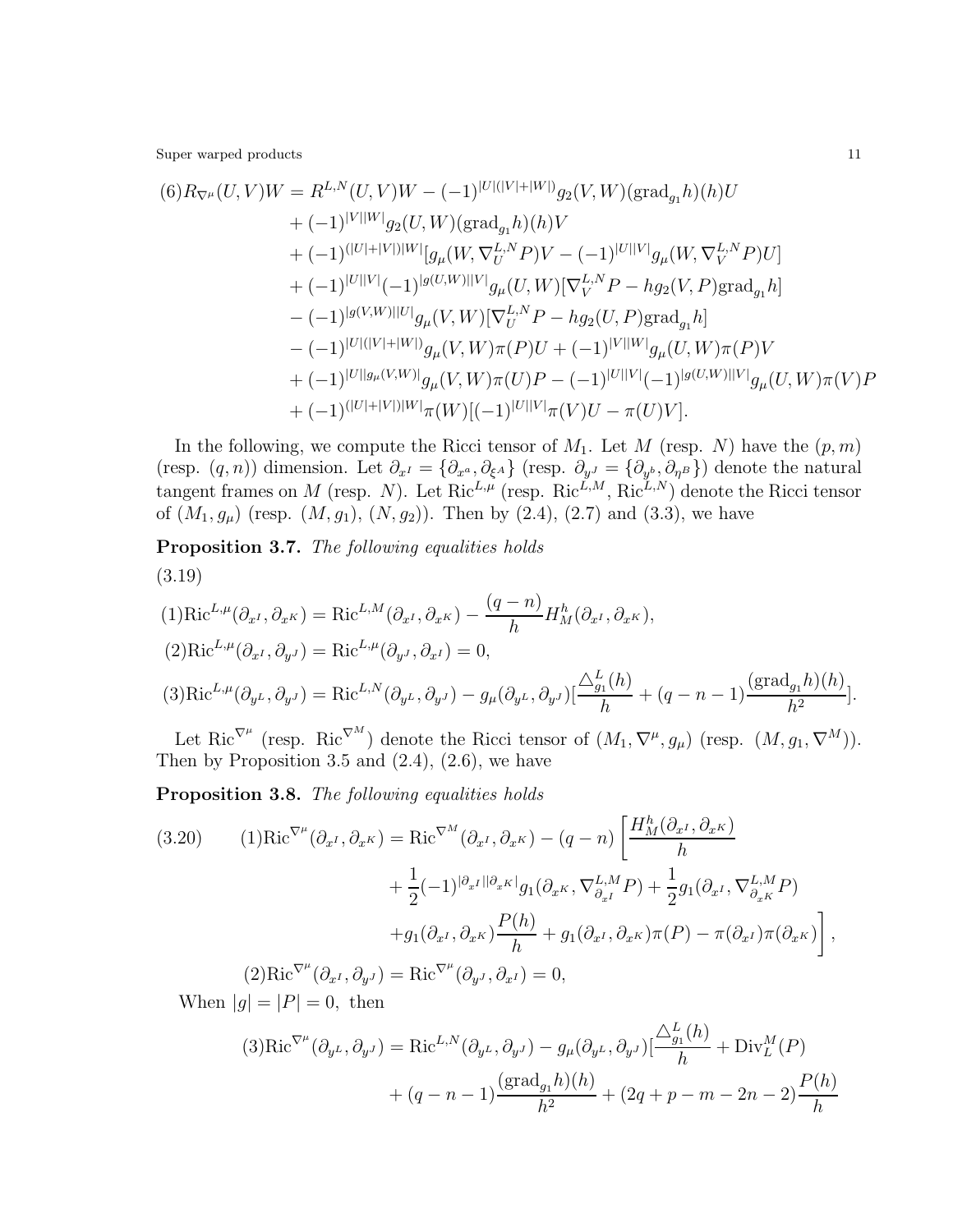$$
+(p+q-m-n-2)\pi(P).
$$

# 4. Special super warped products with a semi-symmetric metric **CONNECTION**

In this section, we construct an Einstein super warped product with a semi-symmetric metric connection. Let  $(N^{(q,n)}, g_2)$  be a super Riemannian manifold and  $\mathbb{R}^{(1,0)}$  be the real line. Let  $h(t)$  and  $\mu(t) = h(t)^2$  be non-zero functions for  $t \in \mathbb{R}$ . Let  $|g_2| = 0$ . We consider the super Riemannian manifold  $M_1 = \mathbb{R}^{(1,0)} \times_{\mu} N^{(q,n)}$  and  $g_{\mu} = -dt \otimes dt + h^2 g_2$ . Let  $P = \partial_t$ . Then  $R_{\nabla} \mathbb{R}(\partial_t, \partial_t) \partial_t = 0$  and  $\text{Ric}^{\nabla} \mathbb{R}(\partial_t, \partial_t) = 0$ . We have  $H_M^h(\partial_t, \partial_t) = h''$ ,  $\operatorname{grad}_{g_1}(h) = -h'\partial_t$  and  $\Delta_{g_1}^L(h) = -h''$ . By (3.20), we have

Proposition 4.1. The following equalities holds

(4.1) 
$$
(1)\text{Ric}^{\nabla^{\mu}}(\partial_{t}, \partial_{t}) = -(q - n)\left(\frac{h''}{h} - \frac{h'}{h}\right),
$$
  
\n
$$
(2)\text{Ric}^{\nabla^{\mu}}(\partial_{t}, \partial_{y}J) = \text{Ric}^{\nabla^{\mu}}(\partial_{y}J, \partial_{t}) = 0,
$$
  
\n
$$
(3)\text{Ric}^{\nabla^{\mu}}(\partial_{y}L, \partial_{y}J) = \text{Ric}^{L,N}(\partial_{y}L, \partial_{y}J) - g_{\mu}(\partial_{y}L, \partial_{y}J)
$$
  
\n
$$
\cdot \left[ -\frac{h''}{h} - (q - n - 1)\frac{(h')^{2}}{h^{2}} + (2q - 2n - 1)\frac{h'}{h} - (q - n - 1) \right].
$$

We call that  $(M_1, g_\mu, \nabla^\mu)$  is Einstein if

(4.2) 
$$
\operatorname{Ric}^{\nabla^{\mu}}(\overline{X},\overline{Y}) = \lambda g_{\mu}(\overline{X},\overline{Y}) \pounds \neg
$$

for  $\overline{X}, \overline{Y} \in \text{Vect}(M_1)$  and a constant  $\lambda$ . As in the ordinary warped product case (see Theorem 15 in  $[10]$ , by  $(4.1)$  and  $(4.2)$ , we have

**Theorem 4.2.** Let  $M_1 = \mathbb{R}^{(1,0)} \times_{\mu} N^{(q,n)}$  and  $g_{\mu} = -dt \otimes dt + h^2 g_2$  and  $P = \partial_t$ . Then  $(M_1, g_\mu, \nabla^\mu)$  is Einstein with the Einstein constant  $\lambda$  if and only if the following conditions are satisfied

(1)  $(N^{(q,n)}, \nabla^{L,N})$  is Einstein with the Einstein constant  $c_0$ . (2)

(4.3) 
$$
(q-n)\left(\frac{h''}{h} - \frac{h'}{h}\right) = \lambda,
$$

(3)

(4.4) 
$$
\lambda h^2 - h''h - (q - n - 1)(h')^2 + (2q - 2n - 1)hh' - (q - n - 1)h^2 = c_0.
$$

By Theorem 4.2, similar to the ordinary warped product case (see Theorem 25 and Theorem 26 in [\[10\]](#page-14-3)), we have

**Theorem 4.3.** Let  $M_1 = \mathbb{R}^{(1,0)} \times_{\mu} N^{(q,n)}$  and  $g_{\mu} = -dt \otimes dt + h^2 g_2$  and  $P = \partial_t$ . We assume that  $q - n = 1$ . Then  $(M_1, g_\mu, \nabla^\mu)$  is Einstein with the Einstein constant  $-\lambda_0$  if and only if the following conditions are satisfied

(1) 
$$
(N^{(q,n)}, \nabla^{L,N})
$$
 is Einstein with the Einstein constant  $c_0 = 0$ .  
(2-1)  $\lambda_0 < \frac{1}{4}$ ,  $f(t) = c_1 e^{\frac{1+\sqrt{1-4\lambda_0}}{2}t} + c_2 e^{\frac{1-\sqrt{1-4\lambda_0}}{2}t}$ ,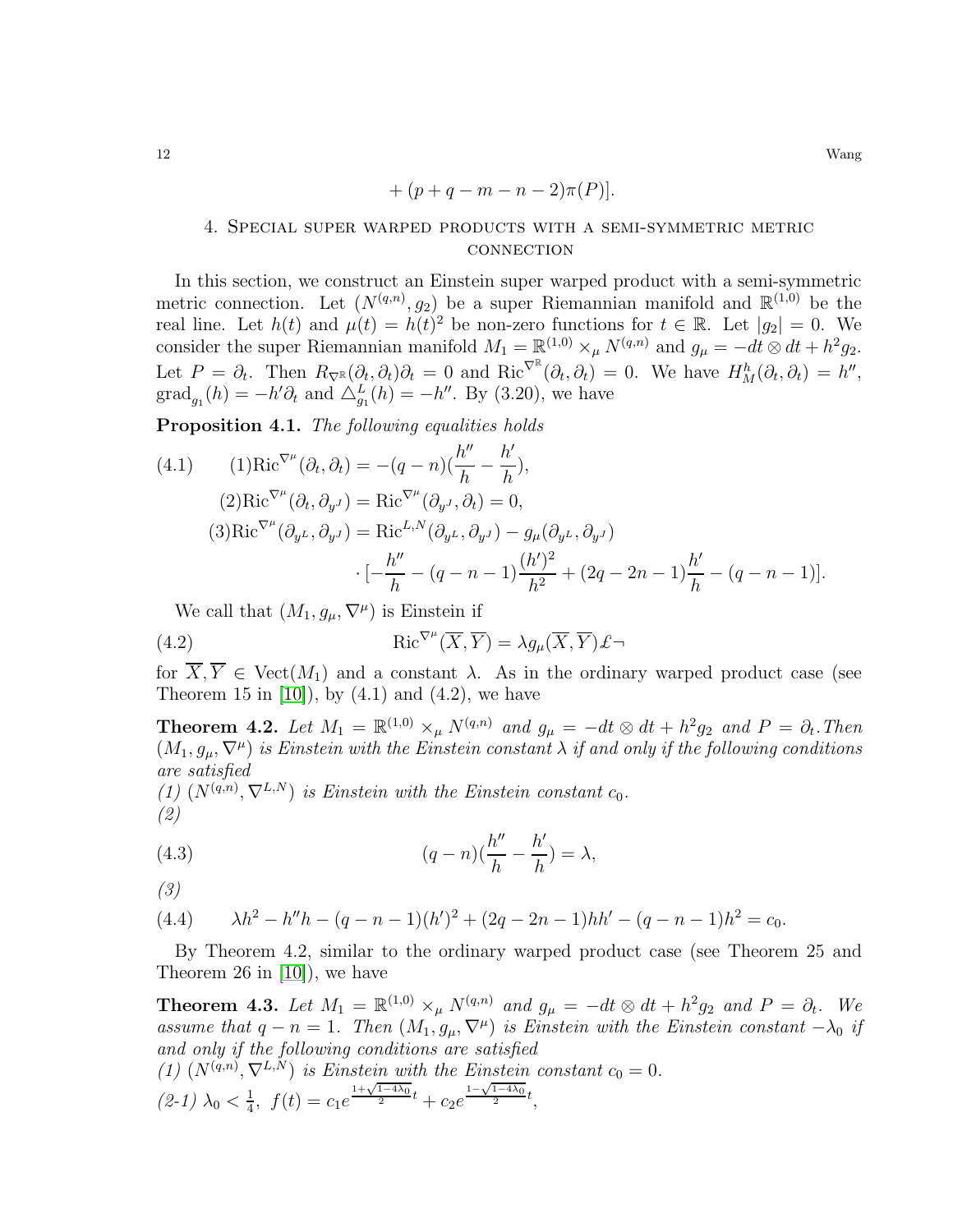$$
(2-2)\ \lambda_0 = \frac{1}{4}, \ f(t) = c_1 e^{\frac{1}{2}t} + c_2 t e^{\frac{1}{2}t},
$$
  

$$
(2-3)\ \lambda_0 > \frac{1}{4}, \ f(t) = c_1 e^{\frac{1}{2}t} \cos\left(\frac{\sqrt{4\lambda_0 - 1}}{2}t\right) + c_2 e^{\frac{1}{2}t} \sin\left(\frac{\sqrt{4\lambda_0 - 1}}{2}t\right),
$$

**Proposition 4.4.** Let  $M_1 = \mathbb{R}^{(1,0)} \times_{\mu} N^{(q,n)}$  and  $g_{\mu} = -dt \otimes dt + h^2 g_2$  and  $P = \partial_t$ . We assume that  $q - n = 0$ . Then  $(M_1, g_\mu, \nabla^\mu)$  is Einstein with the Einstein constant  $-\lambda_0$  if and only if the following conditions are satisfied (1)  $(N^{(q,n)}, \nabla^{L,N})$  is Einstein with the Einstein constant  $-c_0$ .  $(2)\lambda_0 = 0,$ (3)  $c_0 - hh'' + h'^2 + h^2 - hh' = 0$ 

**Theorem 4.5.** Let  $M_1 = \mathbb{R}^{(1,0)} \times_{\mu} N^{(q,n)}$  and  $g_{\mu} = -dt \otimes dt + h^2 g_2$  and  $P = \partial_t$ . We assume that  $q - n \neq 0, 1$ . Then  $(M_1, g_\mu, \nabla^\mu)$  is Einstein with the Einstein constant  $-\lambda_0$ if and only if  $\lambda_0 = 0$  and  $h = c_1 e^t + c_2$  and  $(N^{(q,n)}, \nabla^{L,N})$  is Einstein with the Einstein constant  $(q - n - 1)c_2^2$ .

Nextly, we give another example. Let  $M = \mathbb{R}^{(1,2)}$  with coordinates  $(t, \xi, \eta)$  and  $|t| =$ 0,  $|\xi| = |\eta| = 1$ . We give a metric  $g_1 = -dt \otimes dt + d\xi \otimes d\eta - d\eta \otimes d\xi$  on M i.e.

(4.5) 
$$
g_1(\partial_t, \partial_t) = -1, g_1(\partial_{\xi}, \partial_{\eta}) = -1, g_1(\partial_{\eta}, \partial_{\xi}) = 1, g_1(\partial_{x^I}, \partial_{x^K}) = 0,
$$

for the other pair  $(\partial_{x^I}, \partial_{x^K})$ . Let  $M_2 = \mathbb{R}^{(1,2)} \times_{\mu} N^{(q,n)}$  and  $g_{\mu} = g_1 + h(t)^2 g_2$  and  $P = \partial_t$ . By Proposition 7 in [\[3\]](#page-13-4), we have the Christoffel symbols  $\Gamma_{JI}^L = 0$ , then

(4.6) 
$$
\nabla_{\partial_{x^J}}^{L,g_1} \partial_{x^K} = 0, \ R^{L,g_1}(X,Y)Z = 0, \ \text{Ric}^{L,g_1}(X,Y) = 0.
$$

We have

(4.7) 
$$
H_M^h(\partial_t, \partial_t) = h'', \ H_M^h(\partial_{x^J}, \partial_{x^K}) = 0, \text{ for the other pair } (\partial_{x^I}, \partial_{x^K}).
$$

(4.8) 
$$
\text{grad}_{g_1}(h) = -h' \partial_t, \ \Delta_{g_1}^L(h) = -h''.
$$

By Proposition 3.7 and the Einstein condition, we have

**Theorem 4.6.** Let  $M_2 = \mathbb{R}^{(1,2)} \times_{\mu} N^{(q,n)}$  and  $g_{\mu} = g_1 + h^2 g_2$  and  $P = \partial_t$ . Then  $(M_2, g_\mu, \nabla^{L,\mu})$  is Einstein with the Einstein constant  $\lambda$  if and only if one of the following conditions is satisfied (1)  $\lambda = 0$ ,  $q = n$ ,  $(N^{(q,n)}, \nabla^{L,N})$  is Einstein with the Einstein constant  $-c_0$  and  $hh''-h'^2 =$  $c_0$ . (2)  $\lambda = 0, q - n - 1 = 0, (N^{(q,n)}, \nabla^{L,N})$  is Einstein with the Einstein constant 0 and  $h = c_1t + c_2$  where  $c_1, c_2$  are constant. (3)  $\lambda = 0, q - n - 1 \neq 0, -1, (N^{(q,n)}, \nabla^{L,N})$  is Einstein with the Einstein constant  $-c_0$ 

and  $h = \pm \sqrt{\frac{c_0}{a-n}}$  $rac{c_0}{q-n-1}t + c_2, \frac{c_0}{q-n-1} \geq 0.$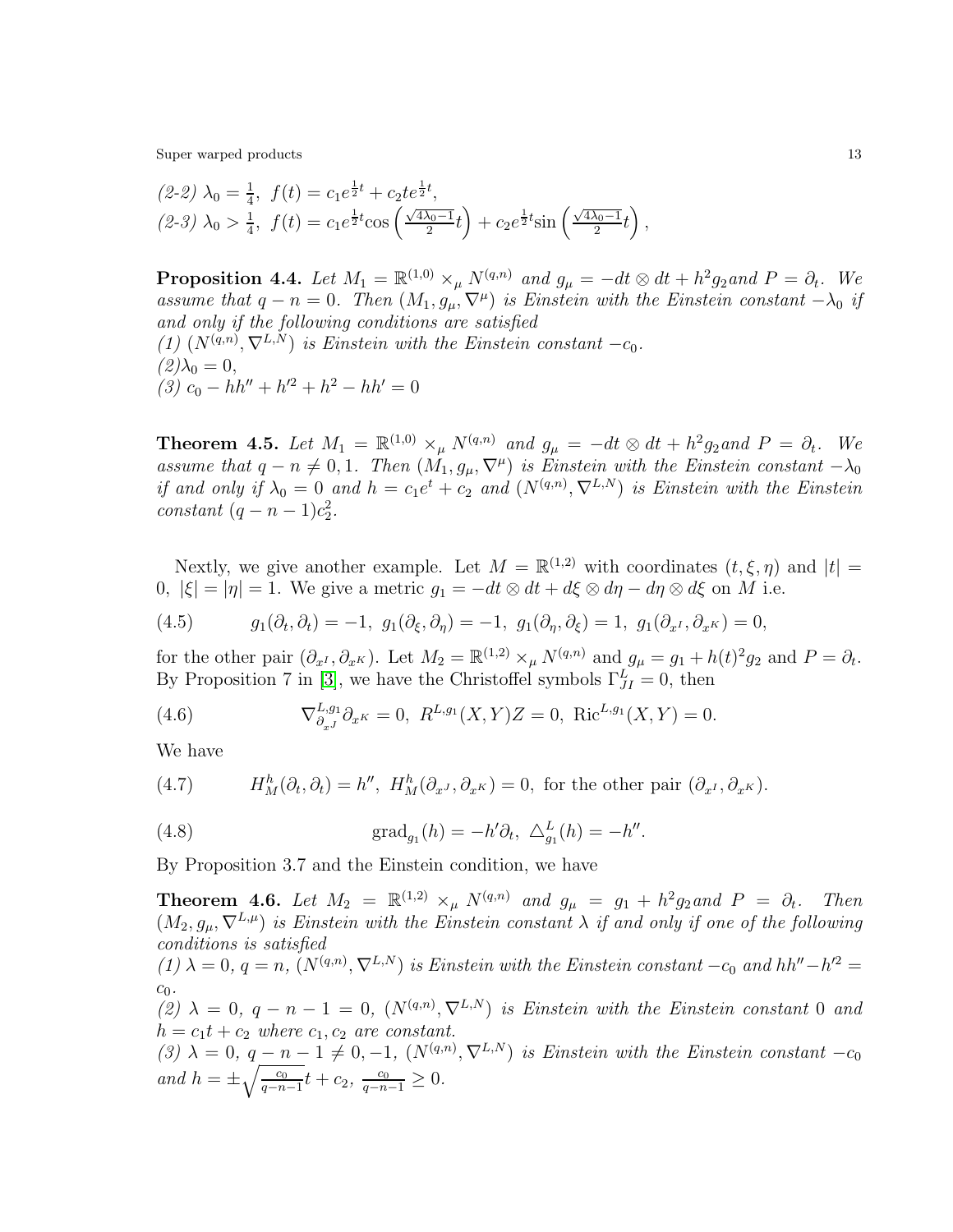14 Wang

By  $(2.16)$  and  $(4.6)$ , we can get

(4.9)  
\n
$$
R^{\nabla^{\mathbb{R}^{(1,2)}}}(\partial_{\xi}, \partial_{\eta})\partial_{\xi} = R^{\nabla^{\mathbb{R}^{(1,2)}}}(\partial_{\eta}, \partial_{\xi})\partial_{\xi} = \partial_{\xi},
$$
\n
$$
R^{\nabla^{\mathbb{R}^{(1,2)}}}(\partial_{\xi}, \partial_{\eta})\partial_{\eta} = R^{\nabla^{\mathbb{R}^{(1,2)}}}(\partial_{\eta}, \partial_{\xi})\partial_{\eta} = -\partial_{\eta},
$$
\n
$$
R^{\nabla^{\mathbb{R}^{(1,2)}}}(\partial_{\xi}, \partial_{\xi})\partial_{\eta} = -2\partial_{\xi}, R^{\nabla^{\mathbb{R}^{(1,2)}}}(\partial_{\eta}, \partial_{\eta})\partial_{\xi} = 2\partial_{\eta},
$$
\n
$$
R^{\nabla^{\mathbb{R}^{(1,2)}}}(\partial_{x^J}, \partial_{x^K})\partial_{x^L} = 0,
$$

for other pairs  $(\partial_{x^J}, \partial_{x^K}, \partial_{x^L})$ . By (2.4) and (4.9), we have

(4.10) 
$$
Ric^{\nabla^{\mathbb{R}^{(1,2)}}}(\partial_{\xi}, \partial_{\eta}) = -Ric^{\nabla^{\mathbb{R}^{(1,2)}}}(\partial_{\eta}, \partial_{\xi}) = 3, \operatorname{Ric}^{\nabla^{\mathbb{R}^{(1,2)}}}(\partial_{x^J}, \partial_{x^L}) = 0,
$$

for other pairs  $(\partial_{x^J}, \partial_{x^L})$ .

If  $(M_2, g_\mu, \nabla^\mu)$  is Einstein with the Einstein constant  $\lambda$ , by (3.20) and (4.10), we have

(4.11) 
$$
(q-n)\left(\frac{h''}{h} - \frac{h'}{h}\right) = \lambda, \ 3 - (q-n)\left(-\frac{h'}{h} + 1\right) = -\lambda.
$$

Solving (4.11), we get

(4.12) 
$$
h = c_1 e^{\pm \sqrt{1 - \frac{3}{q - n}}t}, \frac{\lambda + 3}{q - n} = 1 \mp \sqrt{1 - \frac{3}{q - n}}, 1 - \frac{3}{q - n} \ge 0.
$$

By (3.20) (3) and the Einstein condition, we get  $(N^{(q,n)}, \nabla^{L,N})$  is Einstein with the Einstein constant  $c_0$  and

(4.13) 
$$
\lambda h^2 - h''h - (q - n - 1)(h')^2 + (2q - 2n - 3)hh' - (q - n - 3)h^2 = c_0.
$$

By (4.12) and (4.13), we get  $q - n - 3 = 0$  and h is a constant and  $\lambda = 0$  and  $c_0 = 0$ . So we have

**Theorem 4.7.** Let  $M_2 = \mathbb{R}^{(1,2)} \times_{\mu} N^{(q,n)}$  and  $g_{\mu} = g_1 + h^2 g_2$  and  $P = \partial_t$ . Then  $(M_2, g_{\mu}, \nabla^{\mu})$ is Einstein with the Einstein constant  $\lambda$  if and only if  $\lambda = 0$ ,  $h = c_1$ ,  $q - n - 3 = 0$  and  $(N^{(q,n)}, \nabla^{L,N})$  is Einstein with the Einstein constant 0.

## 5. Acknowledgements

The author was supported in part by NSFC No.11771070.

## **REFERENCES**

- <span id="page-13-3"></span>[1] L. Al´ıas, A. Romero, M. S´anchez, Spacelike hypersurfaces of constant mean curvature and Clabi-Bernstein type problems, Tohoku Math. J. 49(1997) 337-345.
- <span id="page-13-4"></span><span id="page-13-0"></span>[2] R. Bishop, B. O'Neill, Manifolds of negative curvature, Trans. Am. Math. Soc. 145(1969) 1-49.
- <span id="page-13-1"></span> $[3]$  A. Bruce, J. Grabowski, Riemannian structures on  $\mathbb{Z}_2^n$ -manifolds, Mathematics, 2020, 8, 1469.
- [4] F. Dobarro, E. Dozo, Scalar curvature and warped products of Riemannian manifolds, Trans. Am. Math. Soc. 303(1987) 161-168.
- <span id="page-13-2"></span>[5] P. Ehrlich, Y. Jung, S. Kim, Constant scalar curvatures on warped product manifolds, Tsukuba J. Math. 20(1996) No.1 239-265.